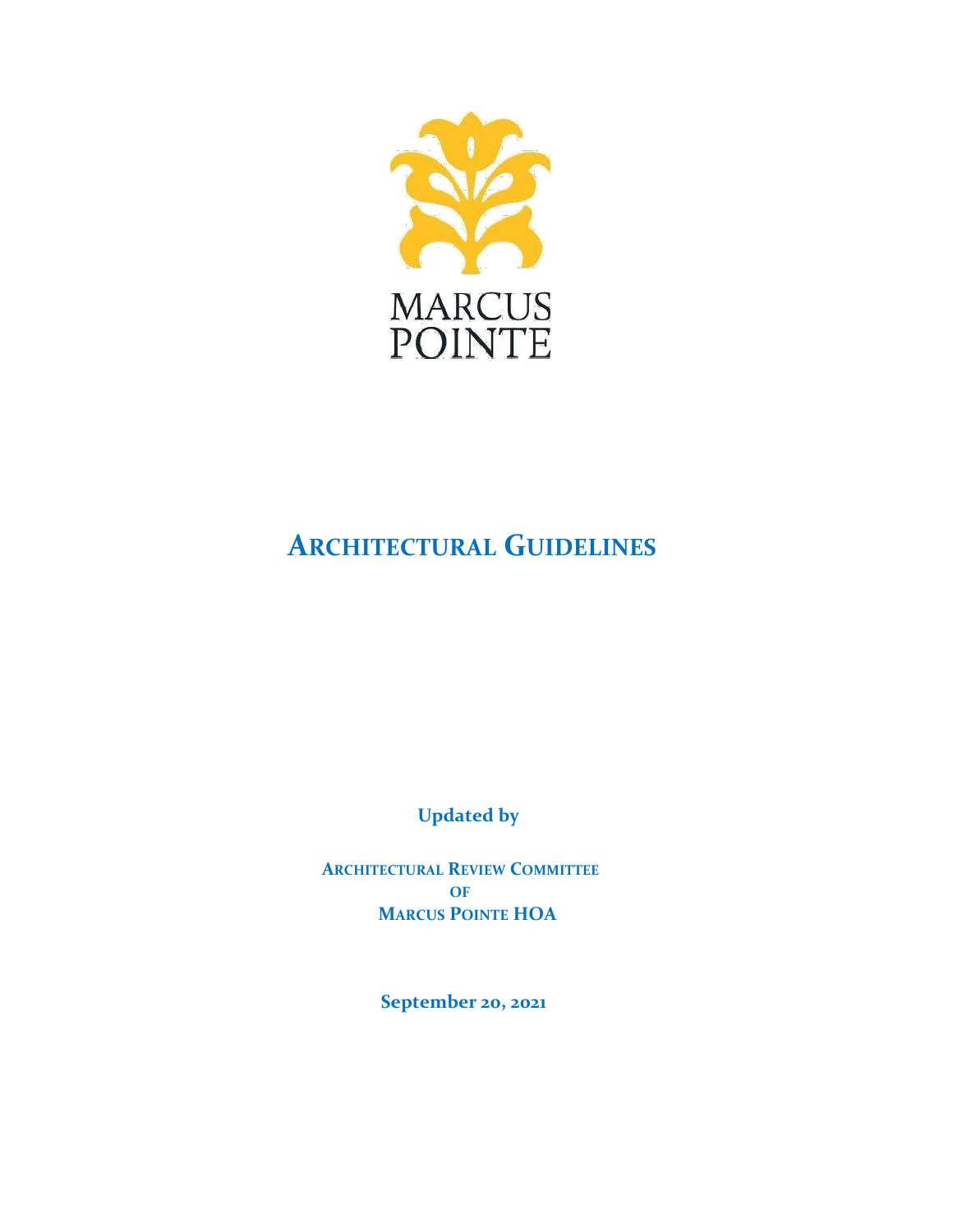## TABLE OF CONTENTS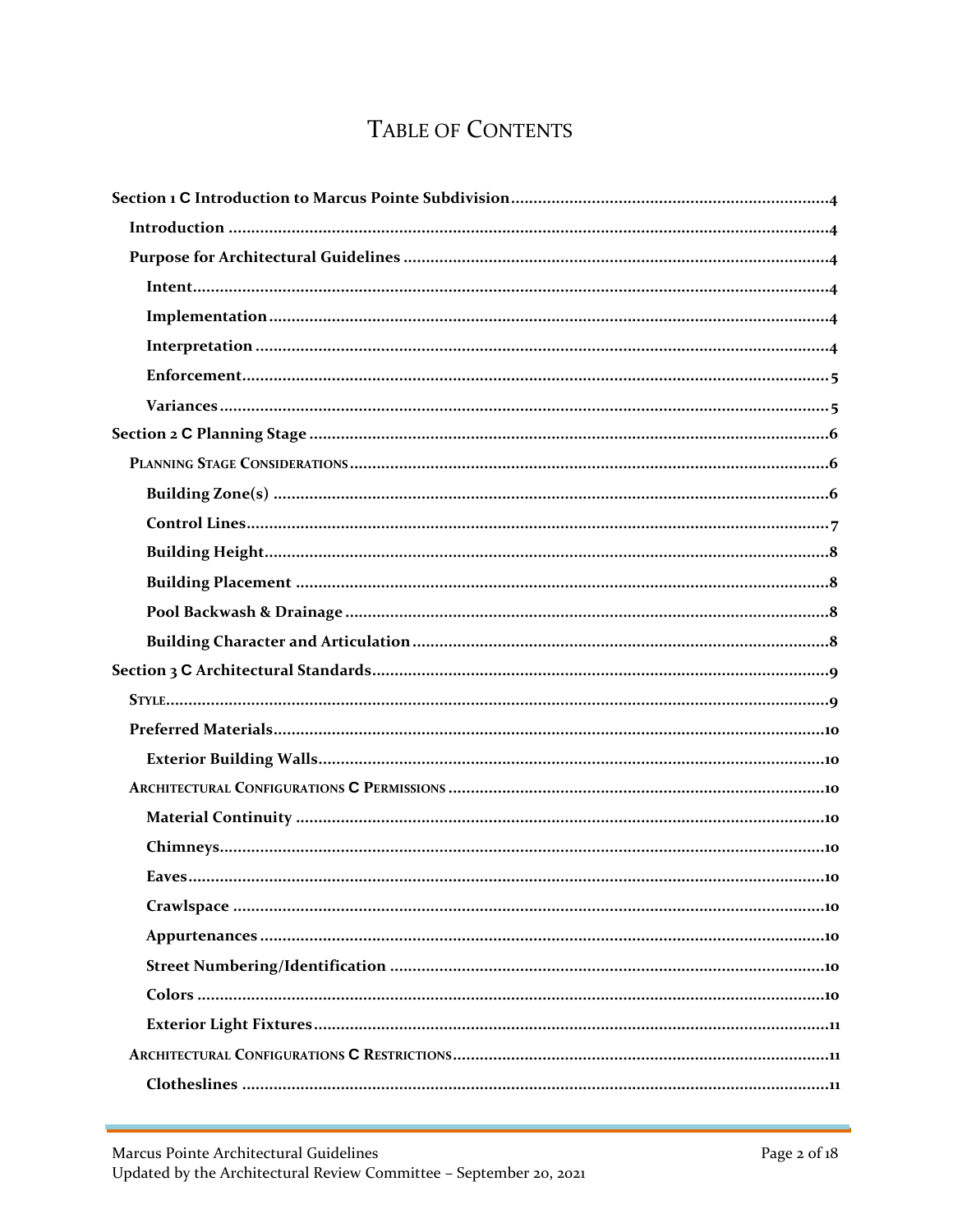| $\bullet$ |
|-----------|
| $\bullet$ |
|           |
|           |
|           |
|           |
|           |
|           |
|           |
|           |
|           |
|           |
|           |
|           |
|           |
|           |
|           |
|           |
|           |
|           |
|           |
|           |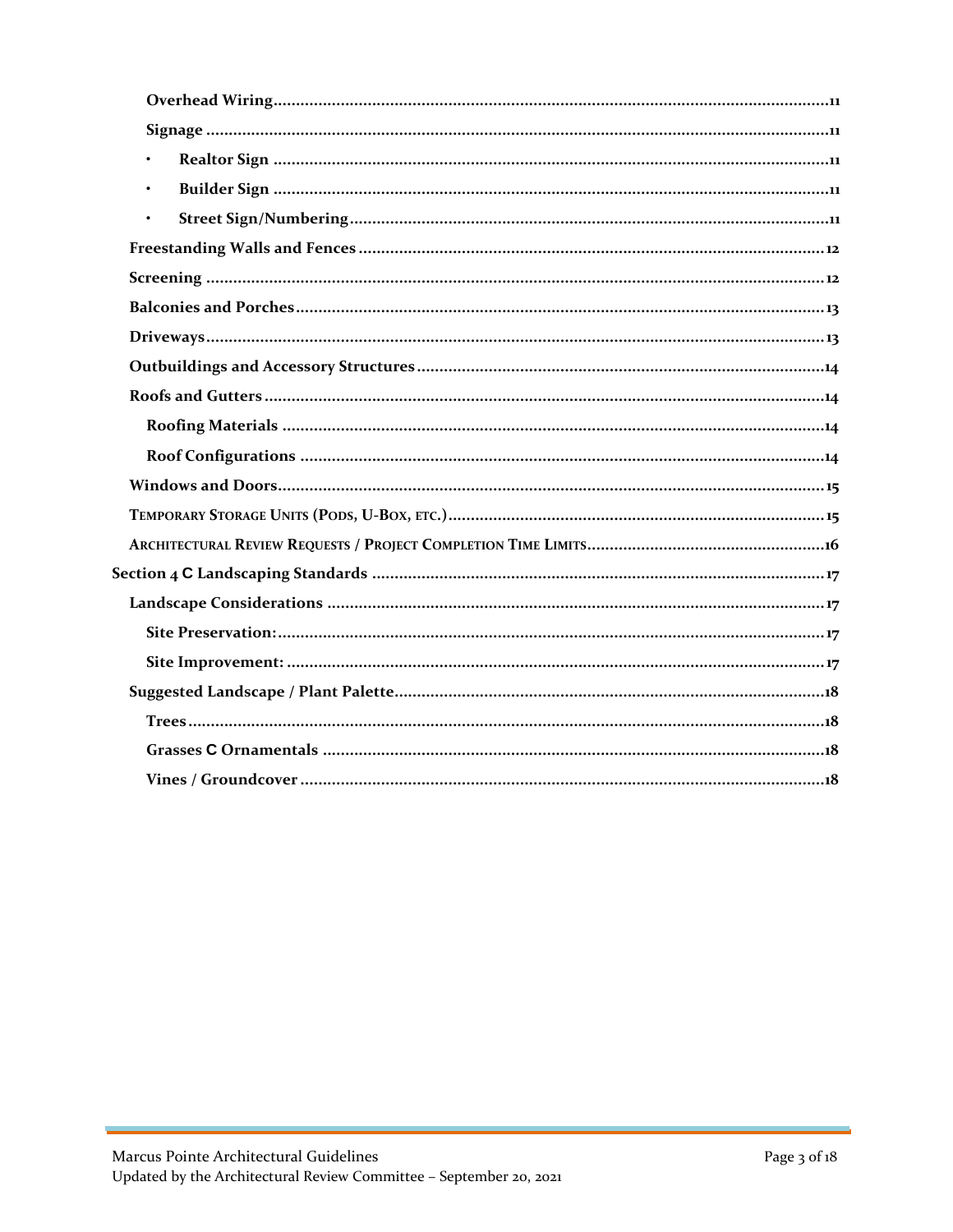## <span id="page-3-0"></span>**Section 1 C INTRODUCTION TO MARCUS POINTE SUBDIVISION**

### **INTRODUCTION**

Marcus Pointe is a premiere residential golf community located in Escambia County, north of the City of Pensacola, Florida. The subdivision consists of approximately five hundred (500) custom homes built on lots ranging from patio-sized to more expansive parcels. Approximately twenty percent (20%) of homes are situated on golf course lots or lake front property.

#### **PURPOSE FOR ARCHITECTURAL GUIDELINES**

#### **Intent**

The intent of these Architectural Guidelines is to establish a set of standards for quality home construction and maintenance which preserve the natural setting and help to maintain and enhance an upscale neighborhood esthetic. These guidelines institute procedures and regulations regarding construction of homes, accessory buildings, driveways, swimming pools, terraces, landscaping, fences, and other requirements necessary for the enjoyment of the property by its owners. All residences, structures, and improvements shall be designed to present a pleasing, attractive, tasteful, neat, and well-maintained appearance from all views. By establishing these guidelines and regulations, each property owner is guaranteed that his/her rights will be preserved; insuring that any added amenities and landscaping will preserve the quality and compliment the appearance of the neighborhood.

#### **Implementation**

To ensure the implementation of the following guidelines, each owner, original and subsequent, must submit a site plan and architectural drawings to the Marcus Pointe Architectural Review Committee (ARC) for approval prior to commencing any phase of site modification or construction. The site plan shall contain all existing and proposed (and/or additional) buildings, one foot contour lines, all trees 6" caliper or greater, decking, terraces, swimming pools, driveways, walks, fences, walls, irrigation systems, plantings, lawn grasses, and any other elements relocated on the owner's lot(s). The set of construction documents for the building plan to be constructed shall include floor plans, elevations, roof plans, sections, and specifications to identify the materials used. Samples are to be submitted showing the colors selected for all exterior elements of the building(s).

#### **Interpretation**

Interpretation of conformance to the Architectural Guidelines is the responsibility of the Architectural Review Committee (ARC) for the Marcus Pointe Subdivision, or of individuals or companies specifically designated by the ARC.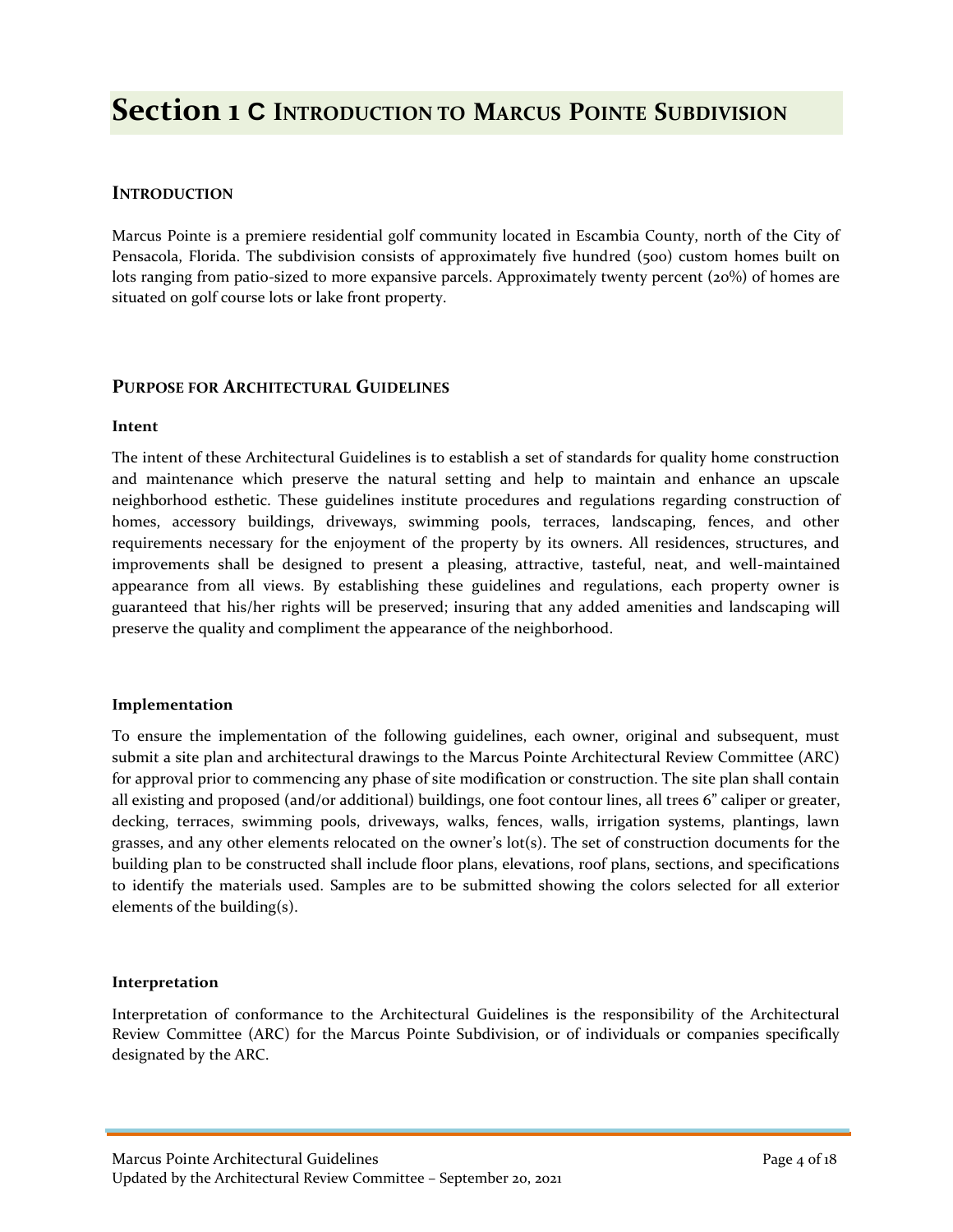#### <span id="page-4-0"></span>**Enforcement**

The Architectural Review Committee (ARC*)* is charged with the responsibility for enforcement of these guidelines, unless it defers to the Board of Directors of the Association.

#### **Variances**

Requests for variances to the guidelines shall be clearly demonstrated and shown on the drawings. These requests will be subject to the approval by the ARC whose decision will be final. It is the intent of the ARC to allow for architectural creativity with respect to the enhancement of the overall project while respecting the rights and concerns of the other property owners.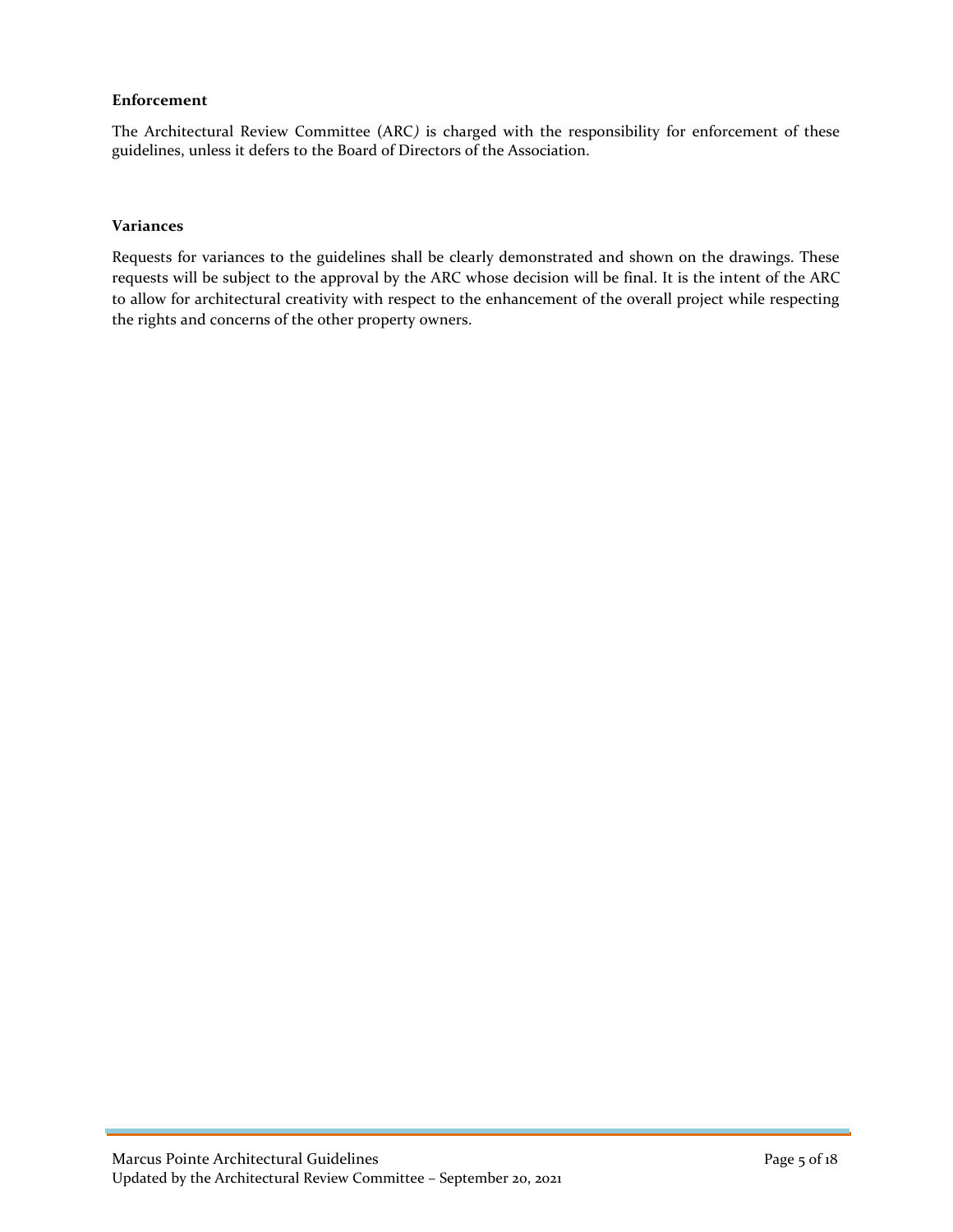## <span id="page-5-0"></span>**Section 2 C PLANNING STAGE**

### **PLANNING STAGE CONSIDERATIONS**

#### **Building Zone(s)**

A B*uilding Zone* is an area bounded by control lines and property lines.

The **Building Zone** (BZ) is a continuous area remaining within each lot after the dimensions are established for the front yard zone and side and rear yard zones.

The *Front Yard Zone* (FYZ) is a continuous area for front property line to front yard control line and side property line to side property line which extends a specified distance into each lot from all street frontage property lines.

The *Rear Yard Zone* (RYZ) is a continuous area from rear property line to rear yard control line and side property line to side property line which extends a specified 'distance into each lot from the rear property line.

The S*ide Yard Zone* (SYZ) is a continuous area from side property line to side yard control line and from front property line to rear property line.

The chart on the following page establishes the C*ontrol Lines* for each of the above mentioned zones: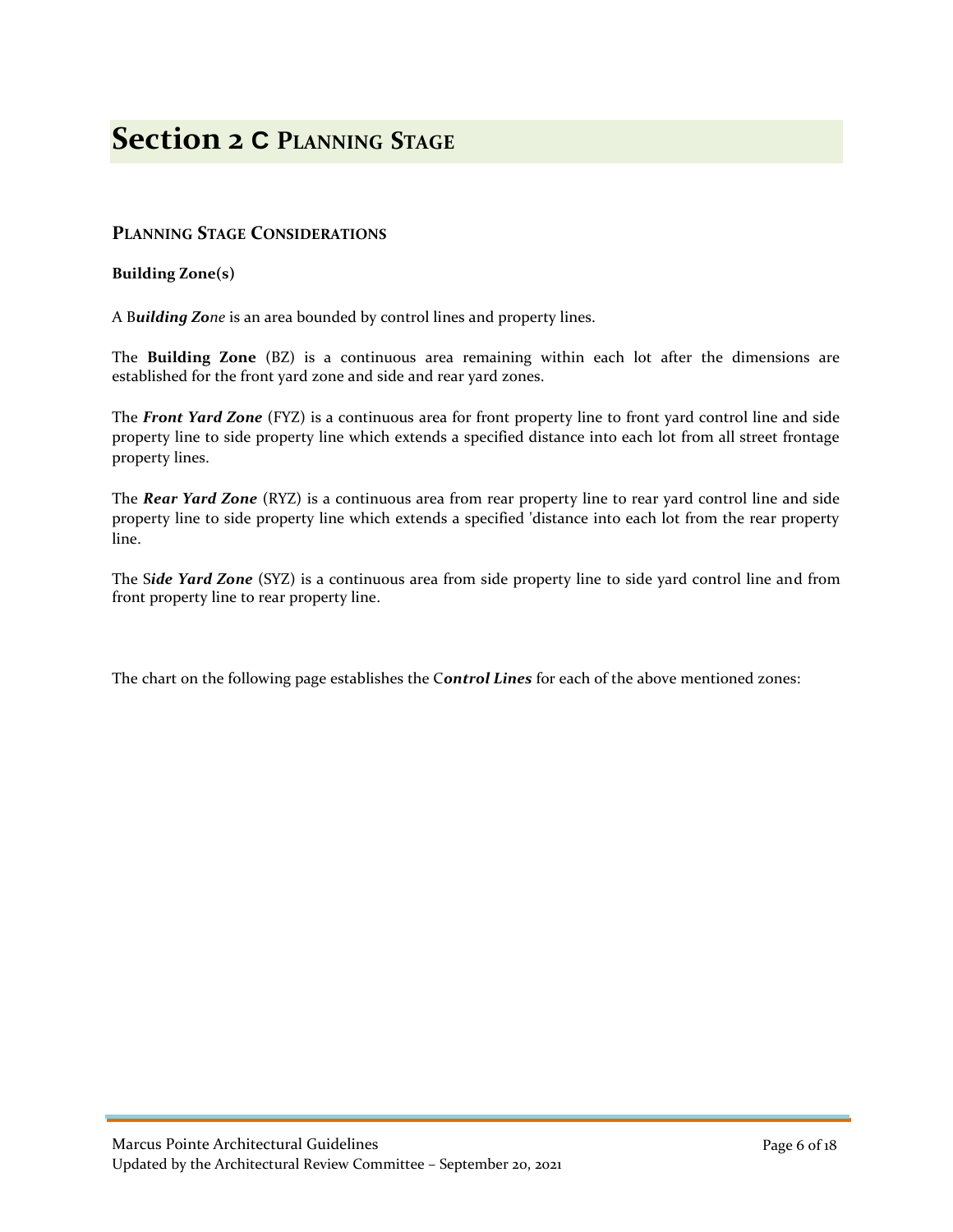#### <span id="page-6-0"></span>**Control Lines**

| I.   | <b>Interior Lots:</b>       |                                 | II. | <b>Corner Lots:</b>  |          |
|------|-----------------------------|---------------------------------|-----|----------------------|----------|
|      | Front Yard Line             | $25$ ft.                        |     | Each Front Yard Line | $25$ ft. |
|      | Rear Yard Line              | $25$ ft.                        |     | Each Side Yard Line  | $15$ ft. |
|      | Side Yard Line              | 8 ft.                           |     |                      |          |
|      |                             |                                 |     |                      |          |
| III. | <b>Golf Course Lots:</b>    |                                 | IV. | Patio Lots:          |          |
|      | Front Yard Line             | $25$ ft.                        |     | Front Yard Line      | $25$ ft. |
|      | Side Yard Line              | 8ft.                            |     | Side Yard Line       | $5$ ft.  |
|      | <b>Golf Course Lot Line</b> | 25 to 35 ft.<br>(refer to plat) |     | Rear Yard Line       | $5$ ft.  |

#### I. **Interior Lots:** II. **Corner Lots:**

| Front Yard Line | $25$ ft. | Each Front Yard Line | $25$ ft. |  |
|-----------------|----------|----------------------|----------|--|
| Rear Yard Line  | $25$ ft. | Each Side Yard Line  | 15 ft.   |  |

| <b>Golf Course Lots:</b> |                  | IV. | Patio Lots:     |          |
|--------------------------|------------------|-----|-----------------|----------|
| Front Yard Line          | $25$ ft.         |     | Front Yard Line | $25$ ft. |
| Side Yard Line           | 8ft.             |     | Side Yard Line  | $5$ ft.  |
| Golf Course Lot Line     | $25$ to $35$ ft. |     | Rear Yard Line  | $5$ ft.  |

*See Declaration of Covenants for other restrictions.*



All buildings and accessory buildings shall be built in the Building Zone (BZ). All driveways, decking, terraces, and swimming pools shall be built in the Building Zone (BZ), except that owners are allowed 720 square feet to build these items within the Yard Zones.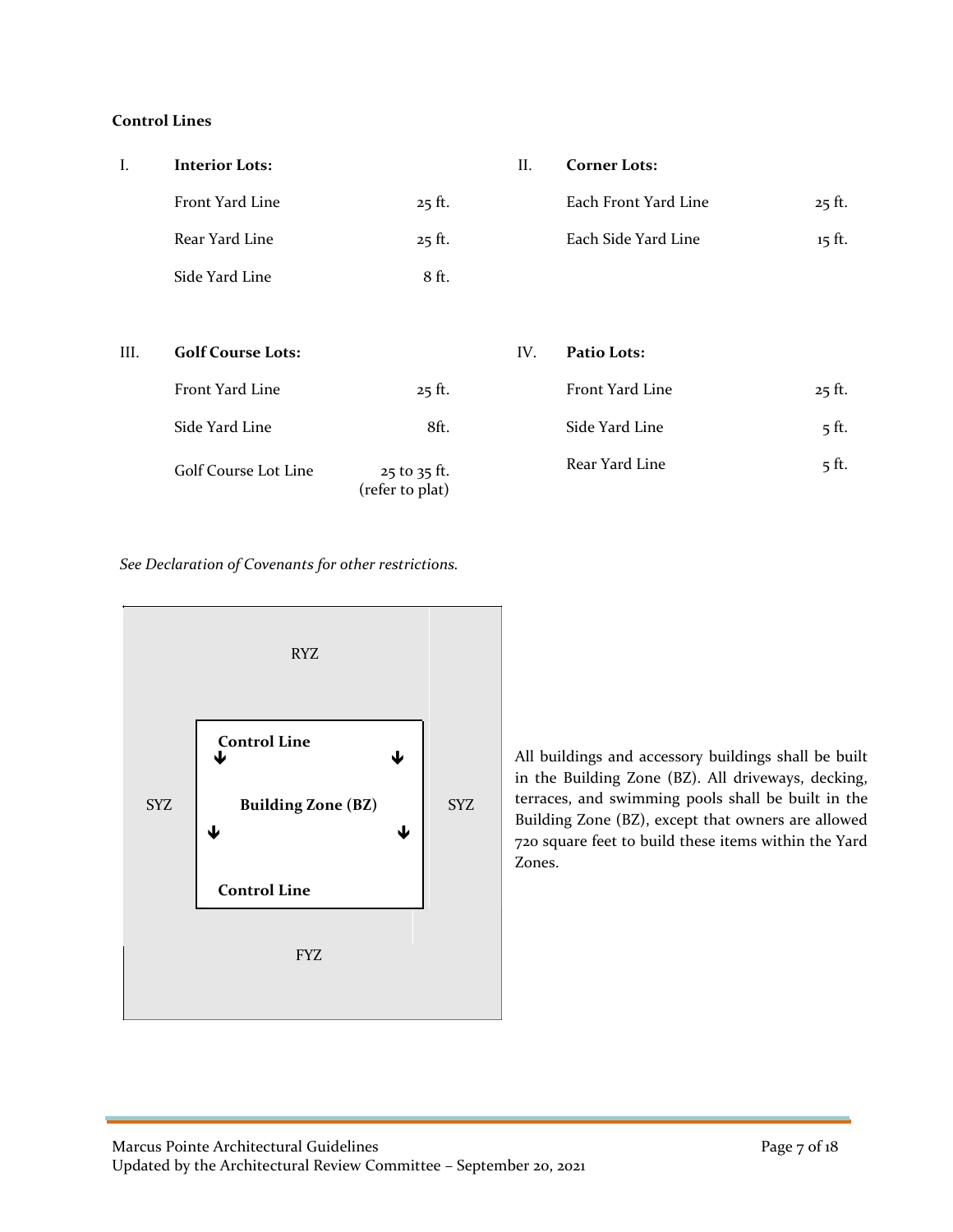#### <span id="page-7-0"></span>**Building Height**

The Building Height shall have a maximum height, measured from the existing natural grade, to be no more than 35 feet.

In the R**ear Yard Zone (RYZ)**, the height of terraces shall not exceed four (4) feet above grade. The height of accessory buildings, such as detached garages, tool rooms or cabanas located adjacent to pools shall not exceed fifteen (15) feet in height above grade. Accessory buildings shall be located to the rear of the dwelling, so as to be generally out of view from the street.

On waterfront lots, the height of a boathouse shall not exceed ten (10) feet above decking.

#### **Building Placement**

The building shall be placed on lots within the Building Zone (BZ). Garages shall be provided either within the building placement area or as an accessory structure. Entrances to garages shall not face the street. Driveways shall provide primary automobile access to garages and if desired, for auto court for guest parking. No driveway shall be located nearer than one (1) foot from any side lot line and five (5) feet from rear lot line.

#### **Pool Backwash & Drainage**

The backwash and drainage system must be shown on the plat, draining to the street.

*See Architectural Standards section for specific requirements.*

#### **Building Character and Articulation**

The primary building massing shall be maintained within the building zone and shall be proportionately compatible with any accessory structures. Garage doors shall not open directly facing the street front and should be designed to be compatible with the architecture of the entire house. The street facade of each building shall provide a definitive front entry element that is not blocked or interrupted by elements in the front yard zone. In all cases, this entry should be covered by a minimum thirty (30) square foot covered area. Each individual elevation shall be reviewed based on design merit by the ARC.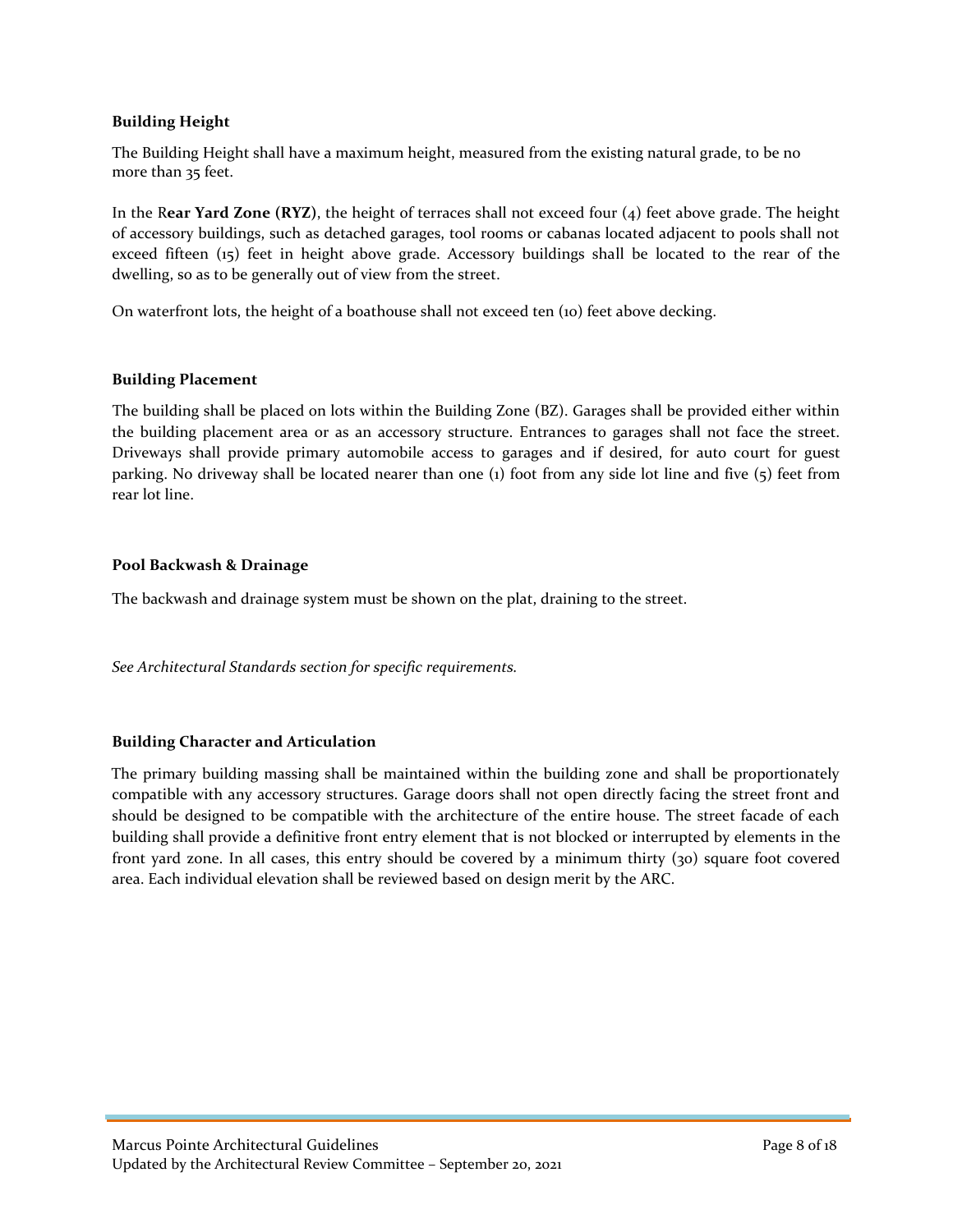## <span id="page-8-0"></span>**Section 3 C ARCHITECTURAL STANDARDS**

## **STYLE**

Architectural style is not intended to be restricted. In an effort to maintain a "controlled" diversified aesthetic, architectural originality is encouraged. The submitted architectural designs, should not be repeated in floor plan or elevation in an adjacent area - within three (3) lots - on either side of the erected building, on both sides of the street. Major building materials used shall be of varying colors in this area. For example, two (2) adjacent houses should not have the same brick color as each other.

A consistency of architectural style in adjacent areas is encouraged, but similar floor plan designs and elevations are discouraged in the 10-house area (see below).

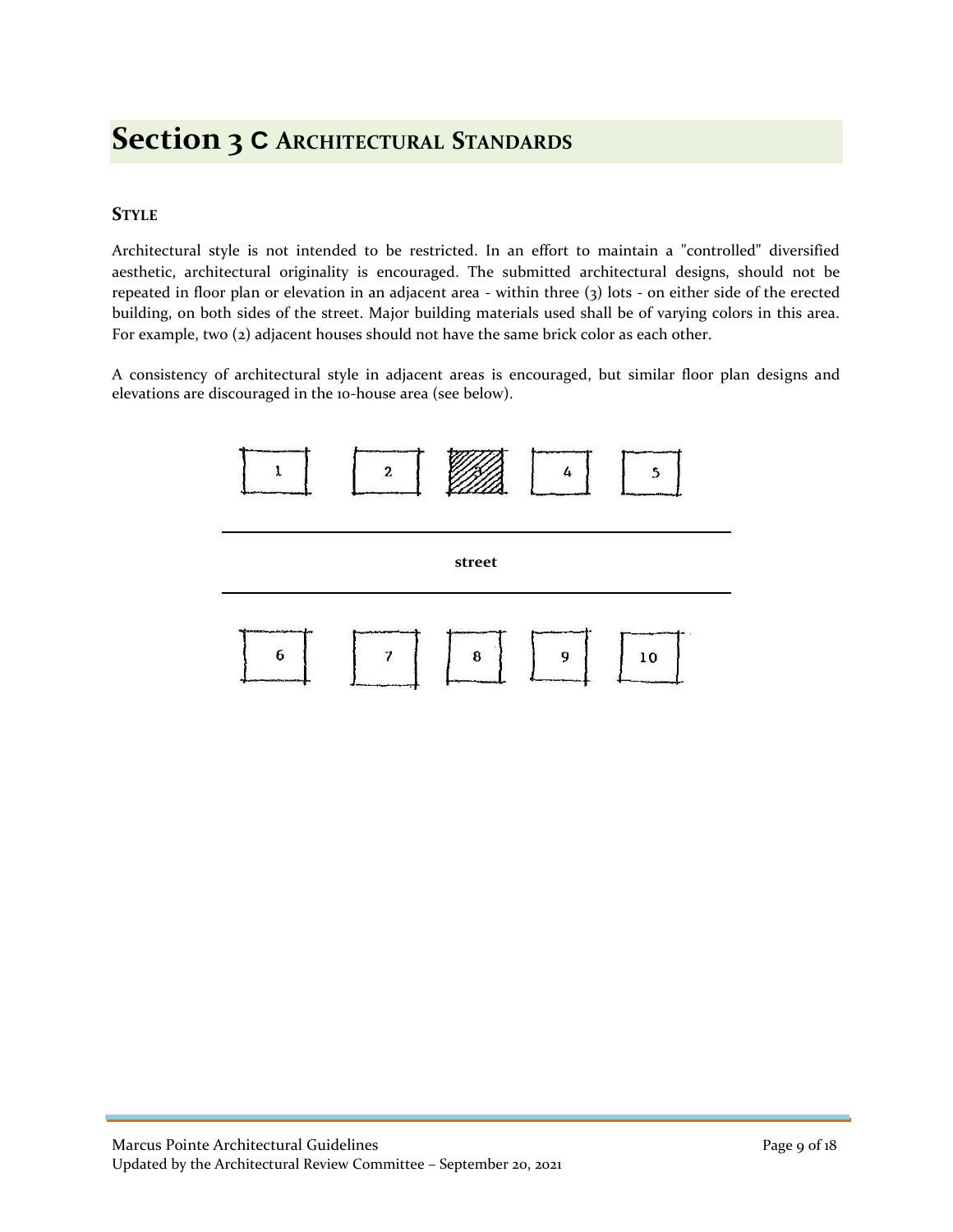### <span id="page-9-0"></span>**PREFERRED MATERIALS**

#### **Exterior Building Walls**

- A. Brick or natural stone.
- B. Stucco or integrally-colored synthetic stucco.
- C. Painted wood or integrally-colored vinyl siding to be used only in conjunction with brick, stucco or natural stone. Siding must not exceed forty percent (40%) of the exterior wall material.

All other material choices are subject to individual approval by the Architectural Review Committee (ARC).

#### **ARCHITECTURAL CONFIGURATIONS C PERMISSIONS**

#### **The following configurations are permitted:**

#### **Material Continuity**

Building material continuity" is encouraged for all sides of the house and must be maintained on the front and 2 sides of the house. This requirement precludes the placement of, for example, brick only on the front face of the house.

#### **Chimneys**

Fireplace structures are to be of stucco or brick. Chimneys extending above and penetrating roofs may be of an acceptable exterior material.

#### **Eaves**

Vinyl siding may be used above eave lines in gabled end houses.

#### **Crawlspace**

All "crawlspace" or voids under porches and balconies, unless cantilevered from the main structure of the house shall be of solid material. (This area may be ventilated, but the intention is to discourage lattice or other open systems).

#### **Appurtenances**

All appurtenances, such as electrical meters, dryer vents, exhausts, etc., shall not be located on the front of the building: Vents ·and stacks are to be painted to match the roof color.

#### **Street Numbering/Identification**

Street numbers/identification shall be of numbers not to exceed 8" in height mounted on the main exterior wall of the house and not exceeding 8 feet above grade.

#### **Colors**

All colors shall be approved by the Architectural Review Committee. All stucco color shall be integral, as approved by the committee. Exterior service and garbage can storage areas shall be concealed and hidden from street view and neighbor view.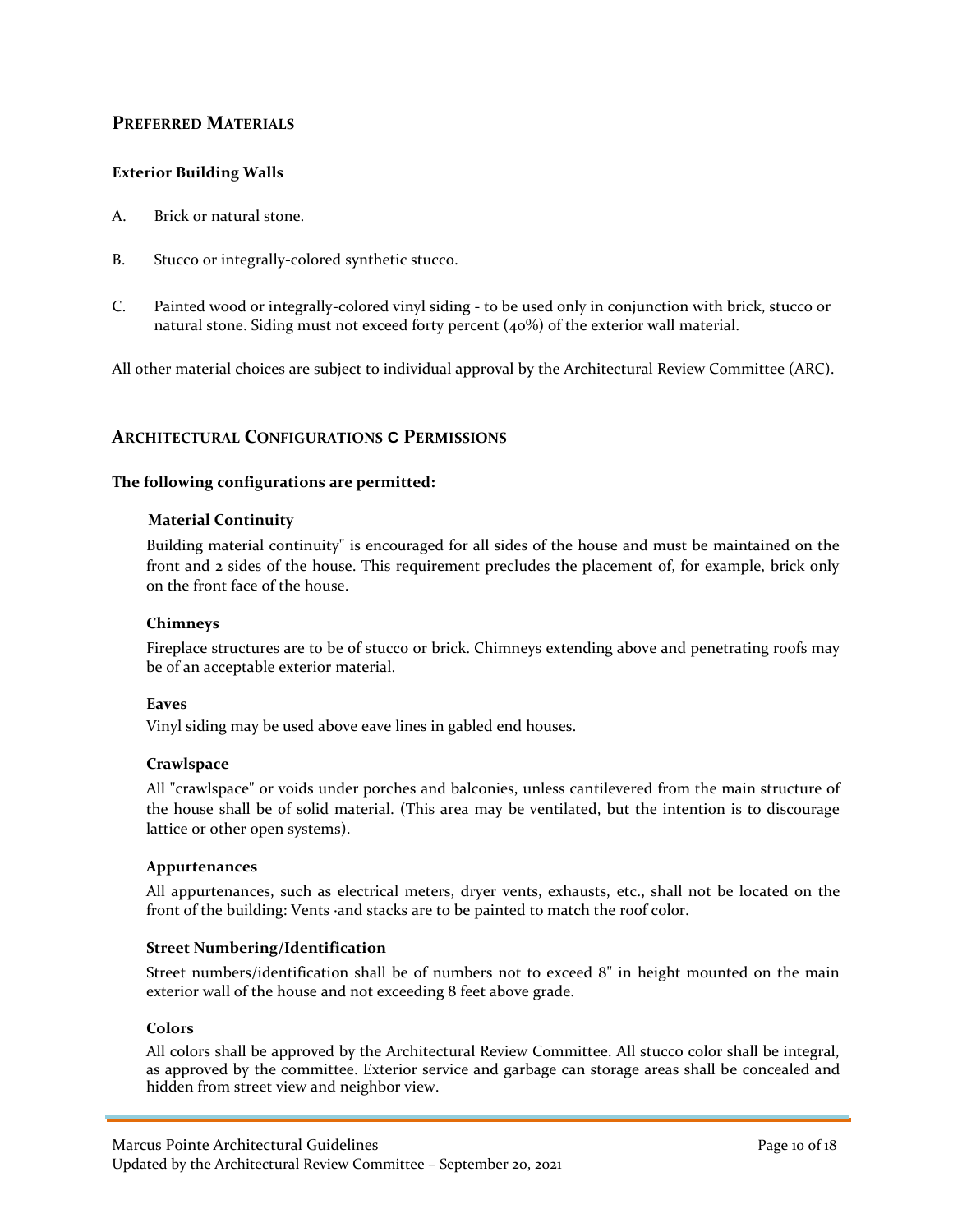#### <span id="page-10-0"></span>**Exterior Light Fixtures**

All exterior lighting fixtures shall be located so that a soft lighting is achieved without impedance upon neighboring property owners. No HID (high-intensity discharge) lighting is allowed on individual properties.

#### **ARCHITECTURAL CONFIGURATIONS C RESTRICTIONS**

#### **The following items shall not be located between the building and the street frontage or be visible from the street or golf course:**

- Air Conditioner (AC) Compressors
- Garbage Cans
- Campers, trailers, boats, trucks, and non-automobile-type vehicles
- Pet Enclosures
- Basketball Goals

#### **The following items are not allowed:**

#### **Clotheslines**

Outside clotheslines or other items detrimental to the appearance of the subdivision shall not be permitted on any lot.

#### **Overhead Wiring**

No above-ground cabling or wiring shall be permitted.

#### **Signage**

No sign of any kind shall be displayed to public view on any Lot except the following:

#### • **Realtor Sign**

One professionally made sign of not more than six (6) square feet advertising the property for sale

• **Builder Sign**

One professionally made sign of not more than six (6) square feet used by a building during the construction period to advertise his construction

#### • **Street Sign/Numbering**

A name plate and/or street number identification marker, the design, color, location, and specifications of which shall first be approved by the Architectural Review Committee (ARC).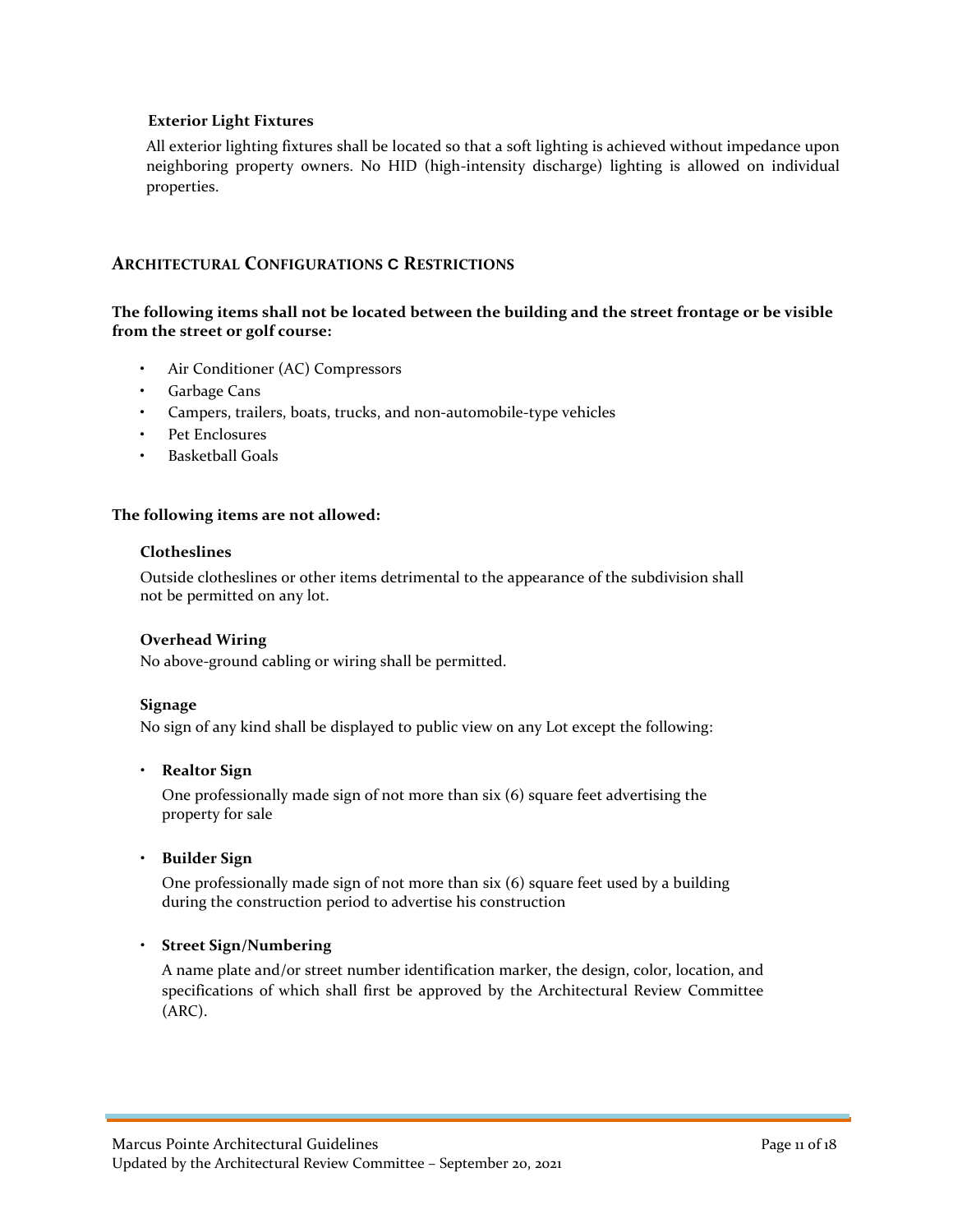### <span id="page-11-0"></span>**FREESTANDING WALLS AND FENCES**

#### **The following walls and fences are permitted:**

- A. Stucco, brick, and stone which matches the principal building material.
- B. Wrought iron or aluminum painted black.
- C. Wood fences of pressure treated pine, cedar, cypress or redwood, stained natural finish or left to weather naturally. Wood slats are to have support posts on the property owner's side of the fence.

#### **Fences are not to exceed six (6) feet in height above grade and shall have consistent uniformity to the natural contour of the ground.**

**Exception:** Fences on golf course rear lots are to be located no closer than ten (10) feet to the property line and shall be no more than four (4) feet in height. Golf course lot owners are to erect fences made of wrought iron (or aluminum with a "wrought iron appearance") with pilasters matching principal material of house. A secondary suitable option would be a growing hedge not to exceed four feet (4') in height.

#### **The following fences are not permitted:**

A. Chain link fences.

## **SCREENING**

Items such as pool equipment, trash receptacles, generators, air conditioner condensing units, etc., that are visible from the street, must be screened. Examples of materials that may be used for screening are as follows:

#### A. **Brick**

If brick screening is used, it must be constructed on a poured concrete base and the brick color must match the brick used on the home.

#### B. **Lattice**

Wood framed latticework constructed in a crisscross pattern may be used to provide screening providing that the gap in the design is small enough to obscure the item from view.

#### C. **Shrubbery**

If shrubbery is used, it must be at an initial minimum height of not less than eighteen (18) inches and reach a maximum height of four  $(4)$  feet and ninety  $(90)$  percent opacity after planting.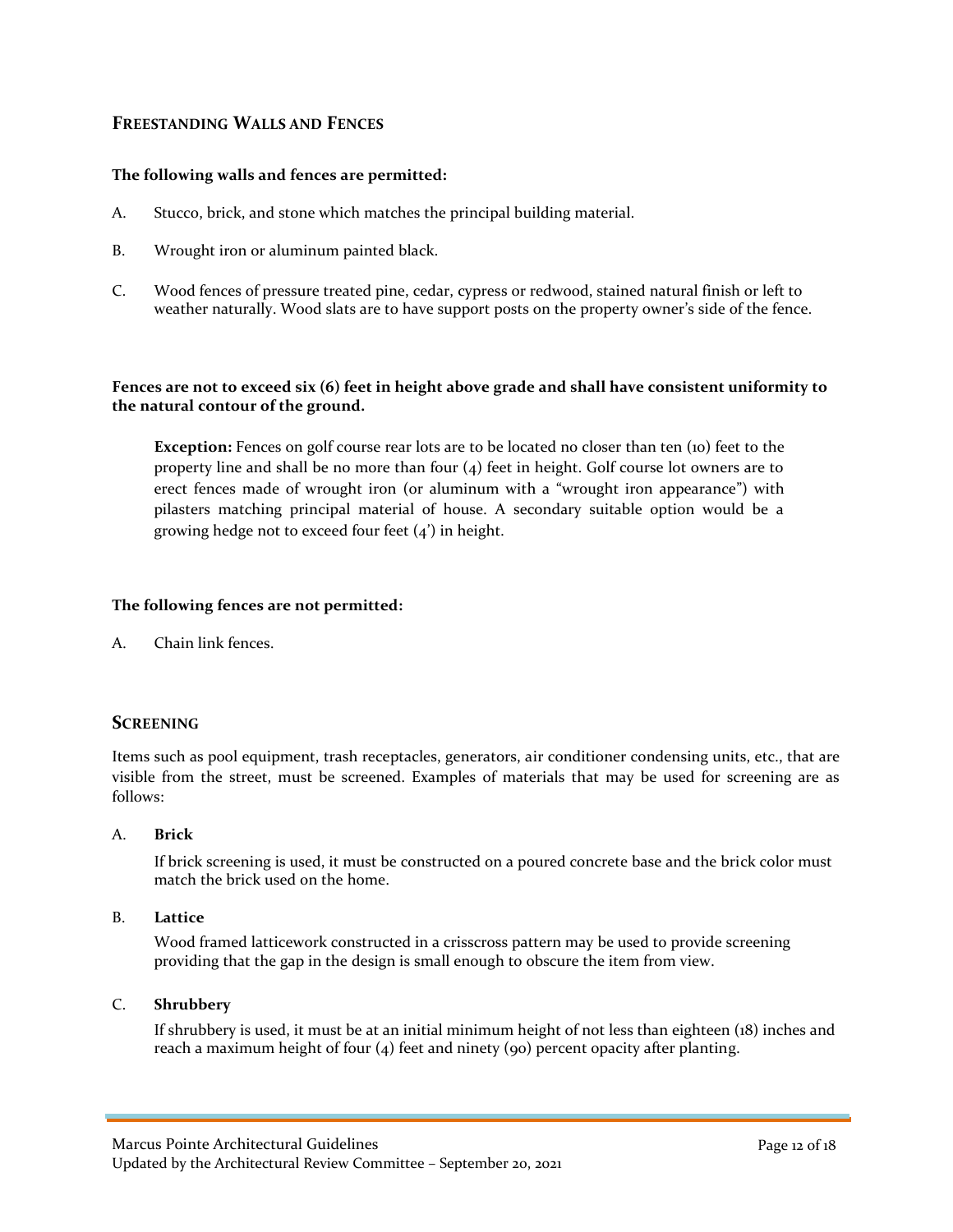### <span id="page-12-0"></span>**BALCONIES AND PORCHES**

#### **The following materials are permitted:**

- A. Brick, stucco or stone for piers
- B. Wrought iron or wood railings for porches
- C. Composite decking

#### **The following configurations are permitted:**

- A. Porches designed in order to be a part of the main structure as opposed to added on.
- B. Masonry arches shall be no less than eight (8) inches in depth.
- C. Columns shall be proportioned compatible with the opening in order to visually create structural integrity.
- E. Exposed metal or steel lentils will not be allowed.

#### **DRIVEWAYS**

Driveways shall be used for vehicular and equipment access only and shall be located so as to enhance the approach to the house. Driveway entrances are to be no greater than eighteen (18) feet wide, provided that it is no nearer than one (1) foot from side lot line. Driveways are to be located, except for patio homes, on the opposite side of any adjacent driveway. The intent is to eliminate the possibility of two (2) driveways adjacent one another.

#### **Approved driveway materials are as follows:**

- A. Concrete
- B. Brick Pavers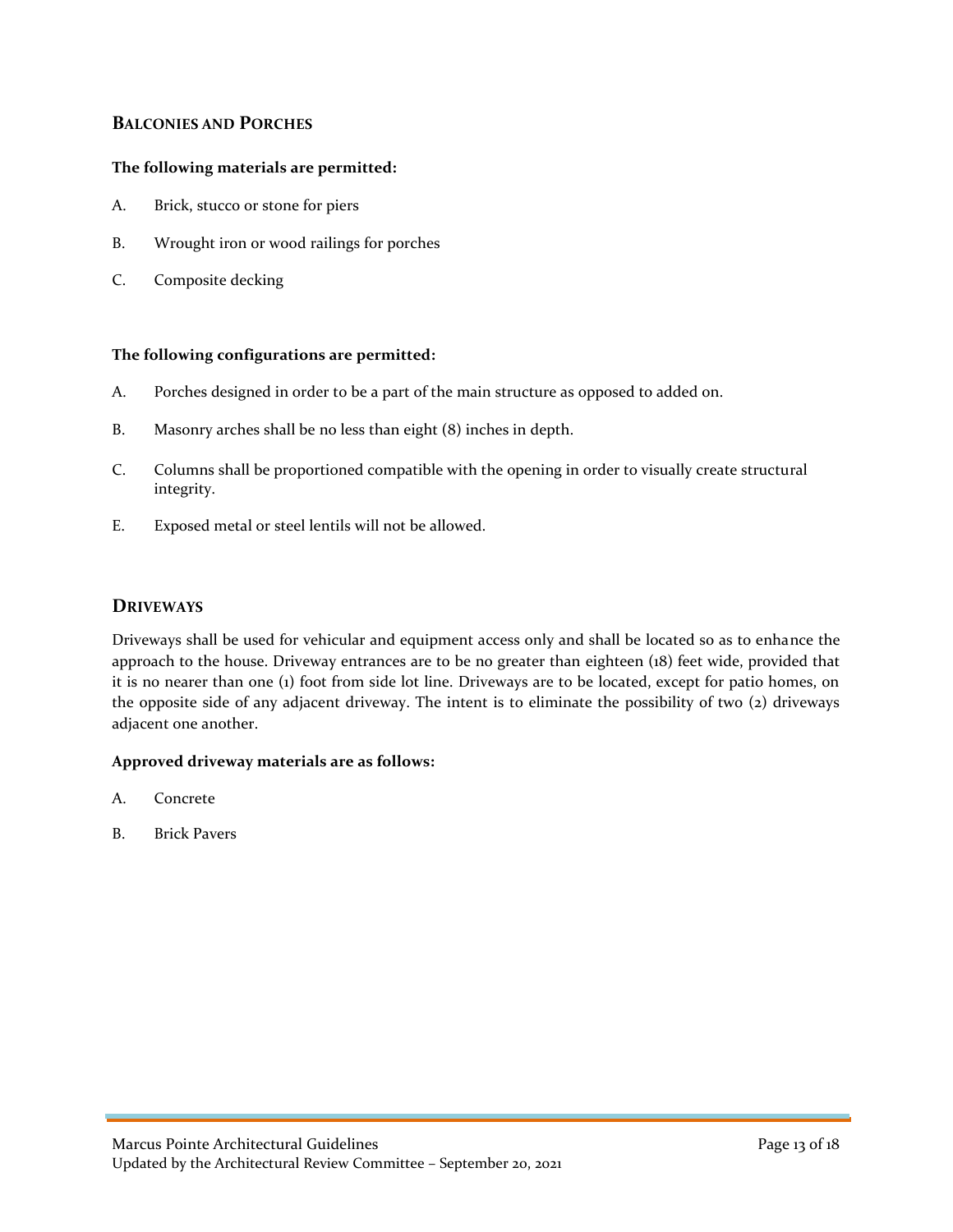### <span id="page-13-0"></span>**OUTBUILDINGS AND ACCESSORY STRUCTURES**

#### **The following materials are permitted:**

Permitted materials are those that conform to that of the primary structure. Massing of the primary accessory structure shall conform to that of the primary structure *within the height restrictions and area restrictions* allowed.

#### **The following uses of outbuildings are permitted:**

#### A. **Permissions:**

- 1. Garden pavilions and greenhouses
- 2. Gazebos, trellis structures and arbors
- 3. Garages and workshops, guesthouses and artist studios
- 4. Saunas, below grade or semi-below-grade swimming pools, pool cabanas, equipment and equipment enclosures
- 5. Barbeques, terraces and decks

#### B. **Restrictions:**

1. Aboveground pools are not allowed.

#### **ROOFS AND GUTTERS**

#### **Roofing Materials**

#### **The following roofing materials are permitted:**

- A. Clay or concrete tiles
- B. Asphalt fiberglass shingles, 240 lb. minimum
- C. Painted metal standing seam roofs

#### **Roof Configurations**

#### **The following roof configurations are permitted:**

- **A.** Simple, symmetrical hip or gable roofs with a minimum pitch of 6 in 12
- **B.** Simple shed roofs with a minimum pitch of 6 in 12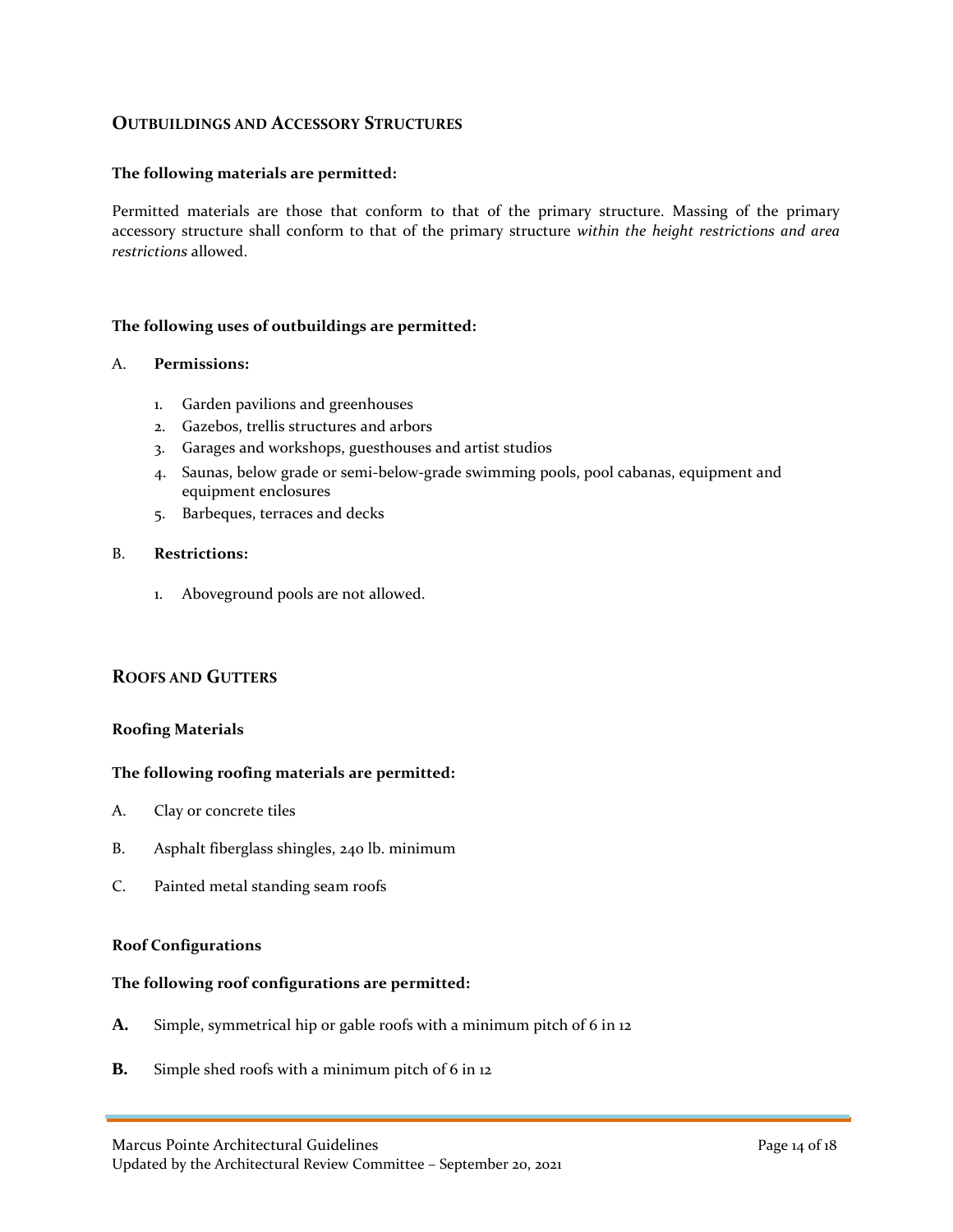- <span id="page-14-0"></span>**C.** Dormers shall be configured to be compatible with the overall design as approved by the ARC.
- **D.** Downspouts and conductor heads shall be placed to maintain the architectural integrity of the design.
- **E.** Where overhangs are provided, a minimum of 24 inches is required, unless otherwise approved by the review committee based on architectural **merit.**
- **F.** Roofs shall not drain water into adjoining properties.
- **G.** Skylights, vent stacks and solar panels are permitted. Skylights are to be flat and flush with the roof line, and no greater than nine (9) square feet in size.

**Gutters are not mandatory, but are encouraged to control water runoff.**

#### **WINDOWS AND DOORS**

#### **The following materials are permitted:**

- A. Clear glass, tempered or insulating, double or triple
- B. Painted or stained wood windows, vinyl or aluminum clad
- C. Paint colors are to be reviewed by the ARC
- D. Hurricane shutters, if they are integrally designed into the opening

#### **The following configuration is permitted:**

Windows and doors, through placement and design, shall be compatible to the architectural character of the building. Additional window trim is encouraged. Wood shutters or bahama shutters are not allowed unless they are used as sun shading devices and are subject to approval by the ARC. Canvas awnings must be approved by the Architectural Review Committee prior to implementation.

#### **TEMPORARY STORAGE UNITS (PODS, U-BOX, ETC.)**

The use of a temporary storage unit, such as a Pod or U-Box, is permitted on a limited basis. Before placement of a temporary storage unit, approval must be obtained from the ARC. Placement must be in the driveway. The length of time allowed for a temporary storage unit to remain on premises is to be determined by the ARC\*\*.

\*\* Placement of a subsequent temporary storage unit on property requires additional review and prior approval by the ARC.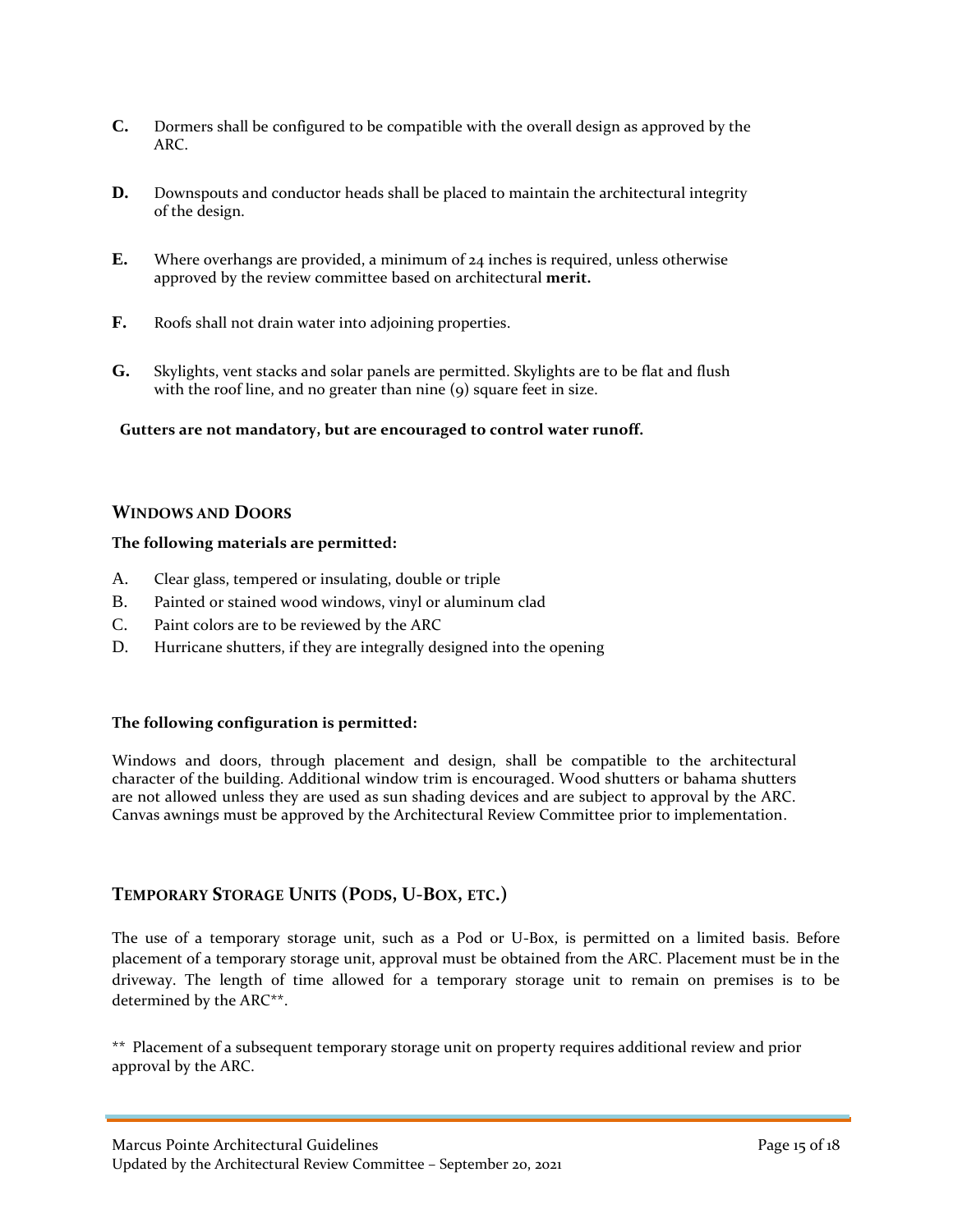## <span id="page-15-0"></span>**ARCHITECTURAL REVIEW REQUESTS / PROJECT COMPLETION TIME LIMITS**

Once ARC approval has been given to the homeowner for their requested project(s), the homeowner must arrange for the completion of their project(s) within the following time guidelines:

\*\* Maintenance Items to include, but not be limited to exterior entry doors, windows, garage doors, gutters, porches, exterior light fixtures, mail boxes, etc.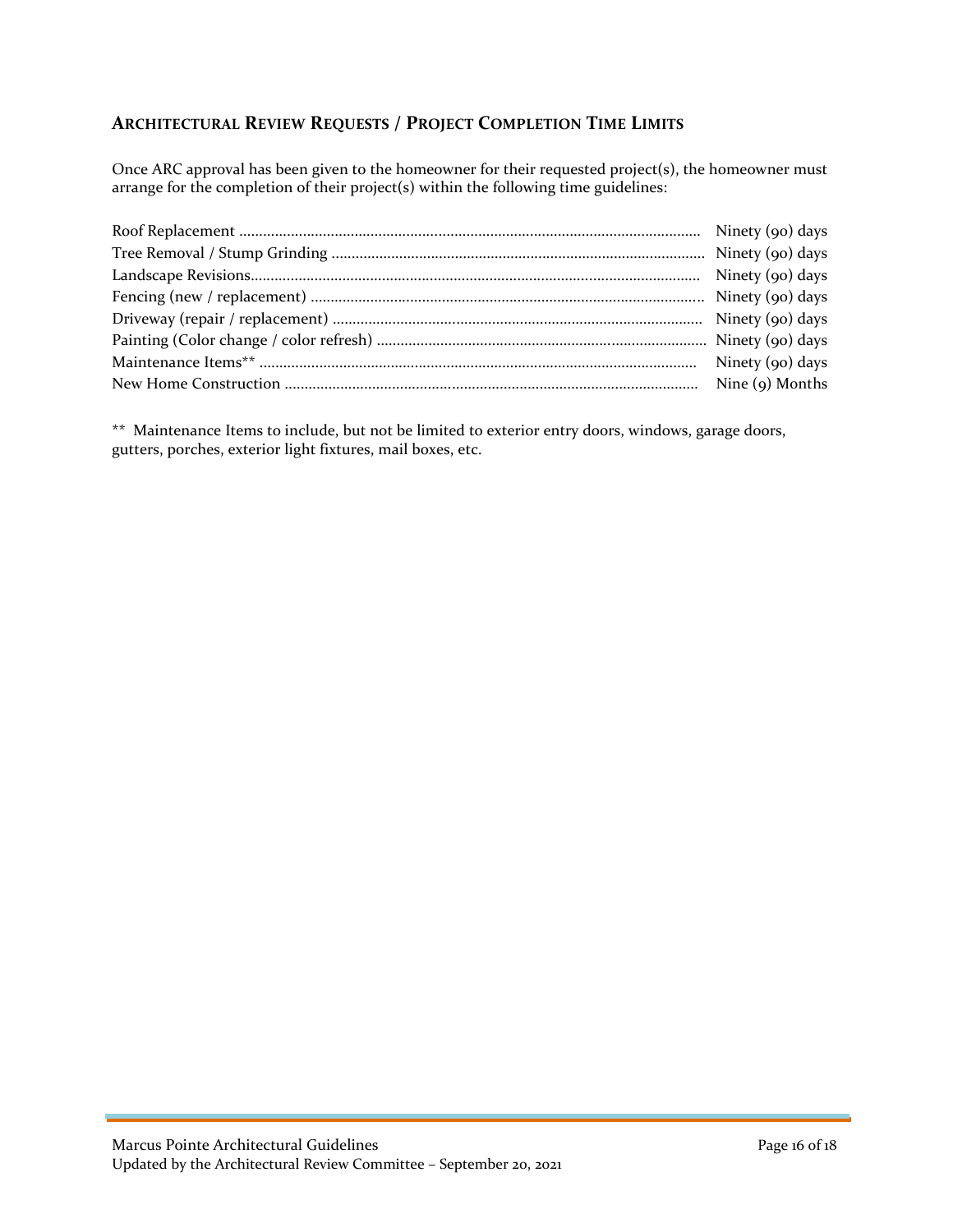# **Section 4 C LANDSCAPING STANDARDS**

## <span id="page-16-0"></span>**LANDSCAPE CONSIDERATIONS**

#### **Site Preservation:**

All trees, greater than six  $(6)$  inches in trunk diameter, at a point measured four  $(4)$  feet from the ground, shall remain undisturbed within the front, side, and rear yard zones without ARC approval.

Trees are defined as a long-lived woody plant with a single predominant stem and are included in the species listed under "TREES" later in Section 4.

Owners are encouraged to preserve as much of the natural tree coverage on the lot as possible. To create open areas under existing trees, prune off the lower limbs of the trees rather than removing the trees.

If an oak tree(s) needs to be removed, for disease or other issues, obtain a certified, licensed arborist opinion stating that removal is justified. Prior to an oak tree removal, this arborist opinion needs to be submitted along with an ARC request detailing the removal plan, as well as a photograph of the tree(s) to be removed. For all other species of trees, only submit the ARC request detailing the removal plan along with a photograph of the tree(s). TREES ARE NOT TO BE REMOVED WITHOUT ARC APPROVAL. If trees are removed without approval a fine of \$100 per tree per day, with an aggregate amount not to exceed \$1,000 per any single occurrence of violation, will be assessed to the lot owner.

If the request for tree removal reduces the total number of trees on the lot below the minimum required total of five  $(5)$  trees, then the lot owner will be required to plant additional tree(s)  $(3\text{-inch } \text{caliper } \text{or } \text{greater }$ measured from four (4) feet above grade) to bring the total number of trees on the lot to five trees or greater. The ARC request plan is to detail the species and location on the lot of these new trees.

#### **Site Improvement:**

Each lot is to be improved with new landscaping as follows:

- A. Lawn areas should not exceed eighty percent (80%) of the Front Yard Zone (FYZ) and ninety percent (90%) of the Side Yard Zone (SYZ). Ground cover plant material, shrubbery, and annuals are to fill areas not grassed.
- B. All lawns in all zones are to be sod grass.
- C. If the lot has less than five (5) trees of 6-inch caliper or greater, the lot owner is **required** to plant a minimum of  $5$  trees of  $3$ -inch caliper or greater measured from four (4) feet above grade.
- D. When creating "gardens", isolate the lawn area in the FYZ to a single area.
- E. Owners are encouraged to plant "ground cover" material to screen parking areas, mechanical equipment, meters, etc.
- F. A working landscape sprinkler system is required for each home so that landscaping can be diligently and properly maintained at all times.